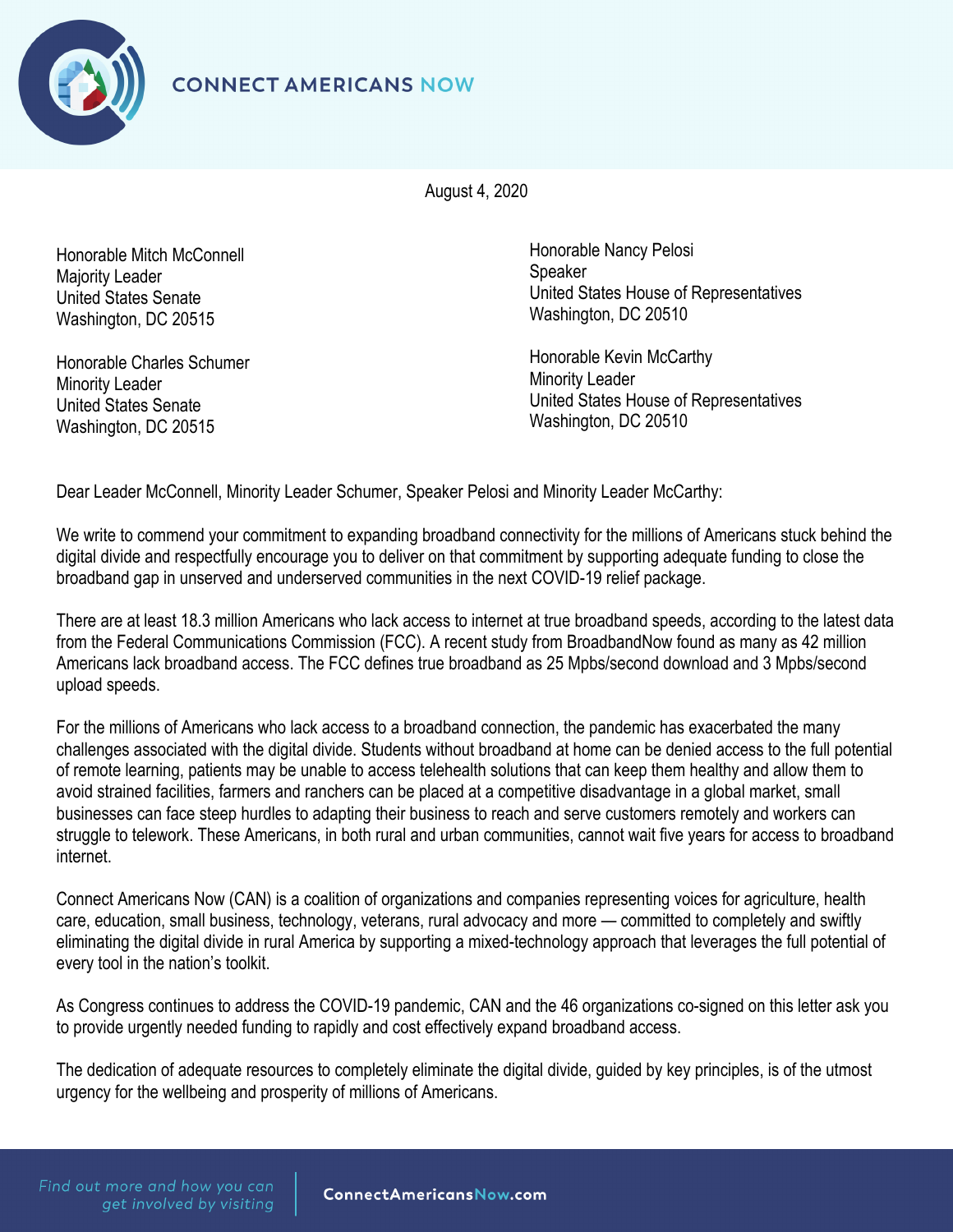

## **CONNECT AMERICANS NOW**

Resources should be focused on rapid service deployments so long as there are clear requirements that service meet at least the FCC-defined speed for broadband.

New broadband funding should also be targeted to meet a particular need. With many schools functioning partially or completely remote this fall, delivering broadband access to students – especially in underserved rural areas – will be crucial to keeping this population of students on track. With health care systems remaining strained by the pandemic, the expansion of access to telehealth will be critical to keeping Americans healthy and securing systems that are vulnerable to strain. Anchor institutions, such as schools, libraries, healthcare providers and other community organizations need highcapacity broadband to provide essential services to the public.

A competitive bidding process should be used to minimize cost when determining funding amounts.

Broadband funding should also be technology neutral. In a highly dynamic market, policymakers and regulators should refrain from determining technological winners and losers. Regulations should not be used to push the market toward one structure over another; instead, awards should prioritize the speed of deployment, the number of unserved Americans who can be reached and the cost effectiveness of the project.

Similarly, any program should minimize distortions to the existing marketplace.

Given the urgency to expand broadband connectivity, funding legislation should seek to minimize administrative burdens that involve red tape and pose burdensome obstacles to deployment and implementation. Programs should only impose requirements on recipients that are necessary to maintaining the program's integrity.

Congress must act to tackle this urgent problem and completely eliminate the digital divide in America by allocating resources for broadband deployments that will most rapidly and cost effectively bridge the broadband gap.

Thank you for your consideration and your continued dedication to eliminating the digital divide.

Sincerely,

Connect Americans Now

American Telemedicine Association American Hemp Ventures Association of Oregon Counties Association of Oregon Faculties BroadbandNow Chehalem Valley (Oregon) Innovation Accelerator Crawford County (Wisconsin) Communications Cooperative College Possible Connected Nation Consortium for School Networking (CoSN)